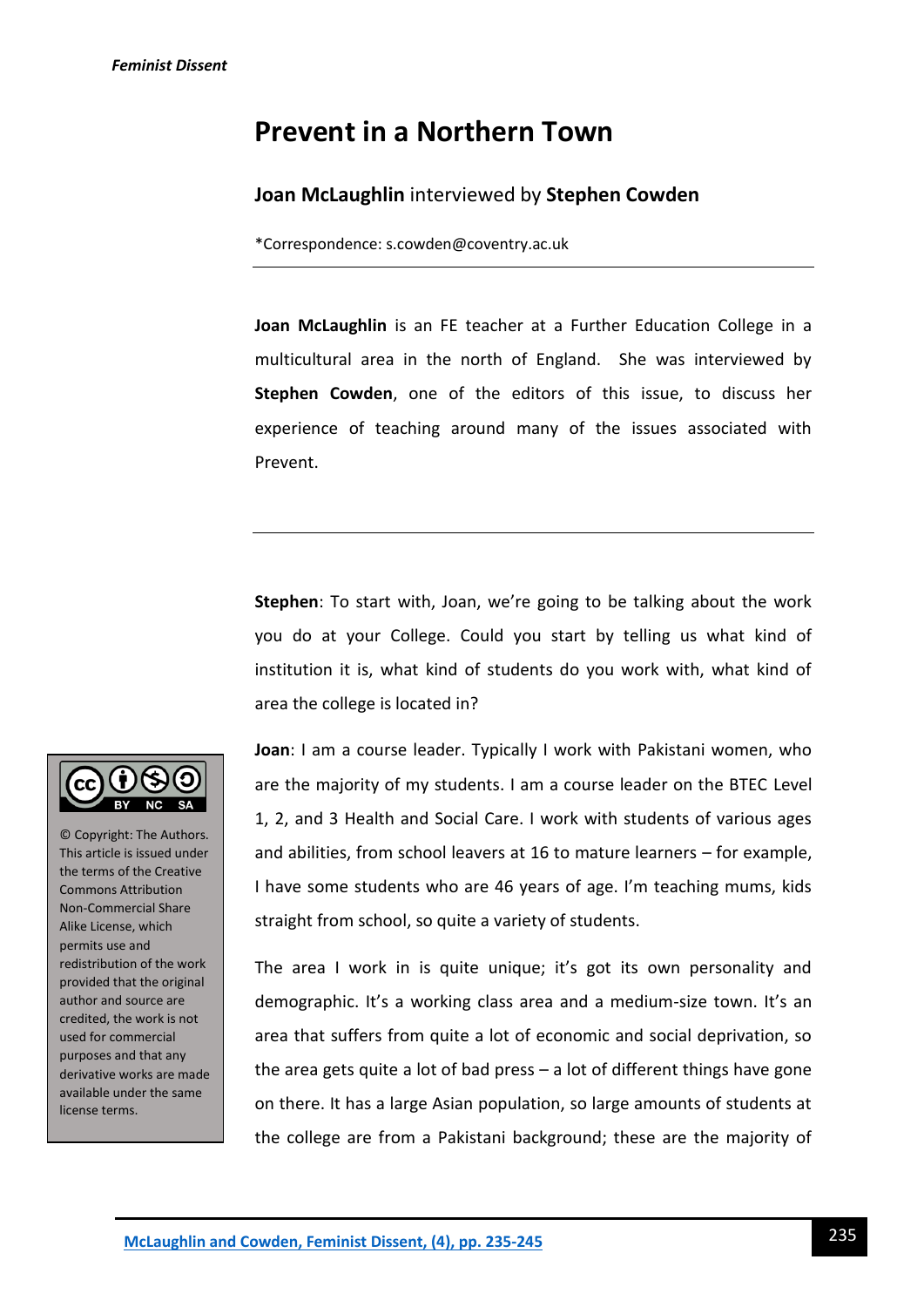the students on my course. The college also has a lot of men on other courses, such as engineering and construction.

**Stephen**: You teach on a BTEC Health and Social Care programme?

**Joan**: Yes, and within that programme there are group tutorials with a set agenda of topics that we have to teach for all students under 19. The Set Topics are subjects like child exploitation, forced marriage, female genital mutilation – and the 'British values' and the Prevent strategy are also covered here. All of these are incredibly sensitive issues.

**Stephen**: OK, let's talk a little bit about the way you are asked to incorporate material from the counter-terrorism policy Prevent into your teaching. How did you find it, trying to introduce this material?

**Joan**: Initially we'd been given a very skeletal training, just an outline, really – maybe half a day's training in all. This was undertaken by a local police officer.

**Stephen**: How did you find the training?

**Joan**: It was just really a PowerPoint discussion, not a lot of discussion: highlighting why Prevent is important, what to look out for, things like lots of interest in religion, lots of praying, people being withdrawn, unusual behaviour, maybe aggression, extreme behaviour … but to be honest, the students that we teach, in my college, that behaviour wouldn't be a rare thing anyway because a lot of kids suffer from loads and loads of personal and social issues, so just because somebody becomes aggressive or withdrawn, that wouldn't make you say 'aha here comes the Prevent policy'.

**Stephen**: So you're saying the training wasn't that helpful?

**Joan**: Not really. And anyway, this was a while ago. We haven't had any real training other than some resources we were given. We look through the resources we've been given and then we tailor them to how we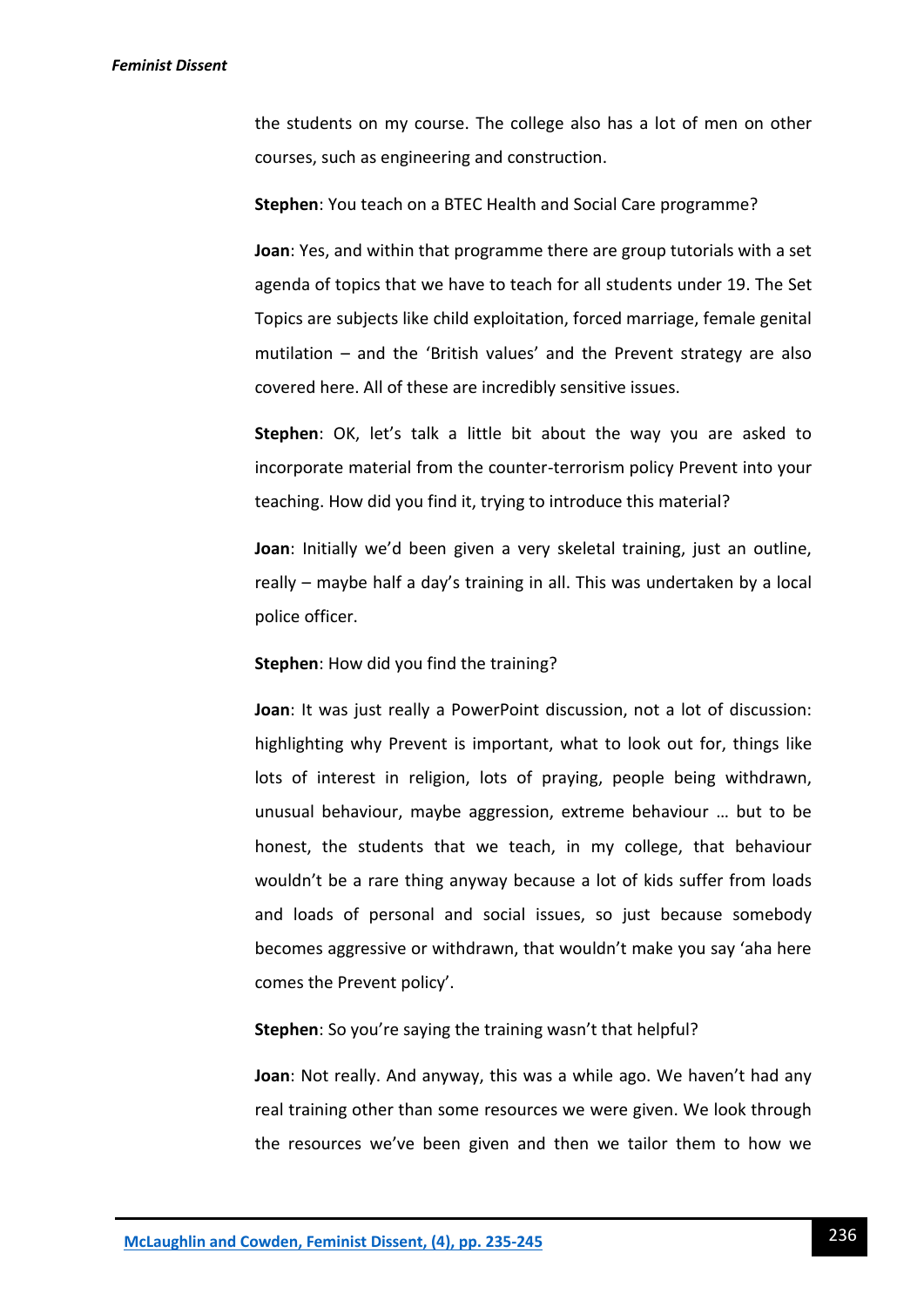teach, or we just use them if you don't feel confident enough to change things.

**Stephen**: So it sounds like the training you received didn't really offer you or the staff you work with much guidance?

**Joan**: No, it was almost like inducing some kind of hysteria, to be honest. People getting really afraid, lacking in confidence to deal with the issues, people really worried that if they missed something would they be held culpable for it ...

**Stephen**: So the training tended to raise staff anxiety ...?

**Joan**: Staff don't feel confident in dealing with these topics. But it's mandatory, especially for the 'British Values'<sup>i</sup> material - it's something that Ofstedii are very, very keen on so obviously, as a college, you want to meet the requirements.

**Stephen**: So it's an Ofsted requirement?

**Joan**: The 'British values' component is, definitely.

**Stephen:** So tell me, Joan, how did the students respond when you tried to incorporate this material as you were required to?

**Joan**: Initially, the students didn't know what 'Prevent' was which was quite interesting, and I think the name in itself doesn't reflect the enormity of the issue. So I would say, 'What do you think Prevent is?' and the student would say, 'Is it something to do with preventing bullying or something like that?' So I had to introduce the topic with them, which was surprising, as they didn't really get what I was about. Because it was very key in college. Then I have to explain what it was about and I could see immediately the shutdown from the students – they felt judged, especially from a white woman stood in front of a class full of Asian girls. They'd think I was making a judgement about them. Because it does seem that when we do teach about Prevent, it's all about ISIS. So, I make sure I bring up things like the EDL and right-wing groups first of all.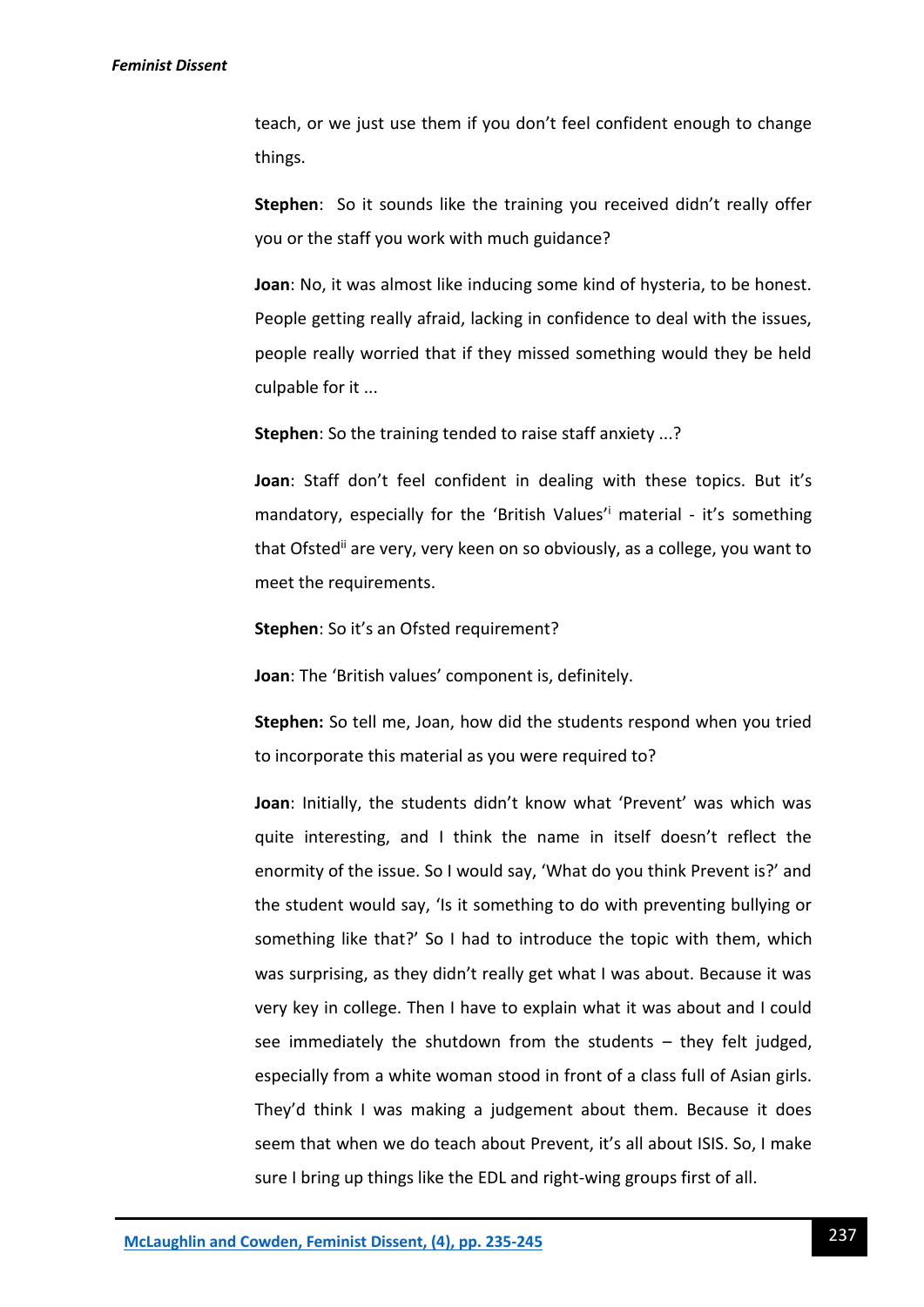**Stephen**: You make sure you introduce the far right, which is also part of Prevent?

**Joan**: Yes but it seems that the things we are given are all about ISIS.

**Stephen:** And Islamist extremism?

**Joan**: Yes. So I make sure that I don't bring that up first, but as soon as I bring up the word I can see the students are thinking, 'Oh God, here we go.' Shut down, they feel really defensive, they aren't interested. Discussion is very minimal. They feel fearful, if they say something they might be exposing themselves in some way. They would probably be afraid to show if they've got any political affiliation to any sort of group. So it's just like me preaching from the front of the class.

**Stephen**: The context you're describing is one where it's really difficult to raise what is, in actual fact, a really important issue.

**Joan**: Yes. I think some of them get it if I talk about the right-wing stuff and the IRA, and I do sometimes bring in my own family's experience my mum came from Northern Ireland and she experienced lots of terror in her lifetime from both the IRA and the Protestant extremist groups. So I talk about that to make they feel they feel they are in some sort of safe zone, that I'm not judging them, that I have some sort of understanding. But whether that gets through ….

**Stephen**: So these are your own personal strategies you've developed?

**Joan:** Yes - and I'm actually not sure whether I should be doing that, but anyway I do. Because it makes them feel less judged and hopefully less defensive.

**Stephen**: What you're describing here is a mostly young, British Asian population that really should be one of the groups that the Prevent policy is most trying to reach and address the concerns of, and yet the framing of the policy, not to mention the lack of training people in your position have received, means that this group end up experiencing the discussion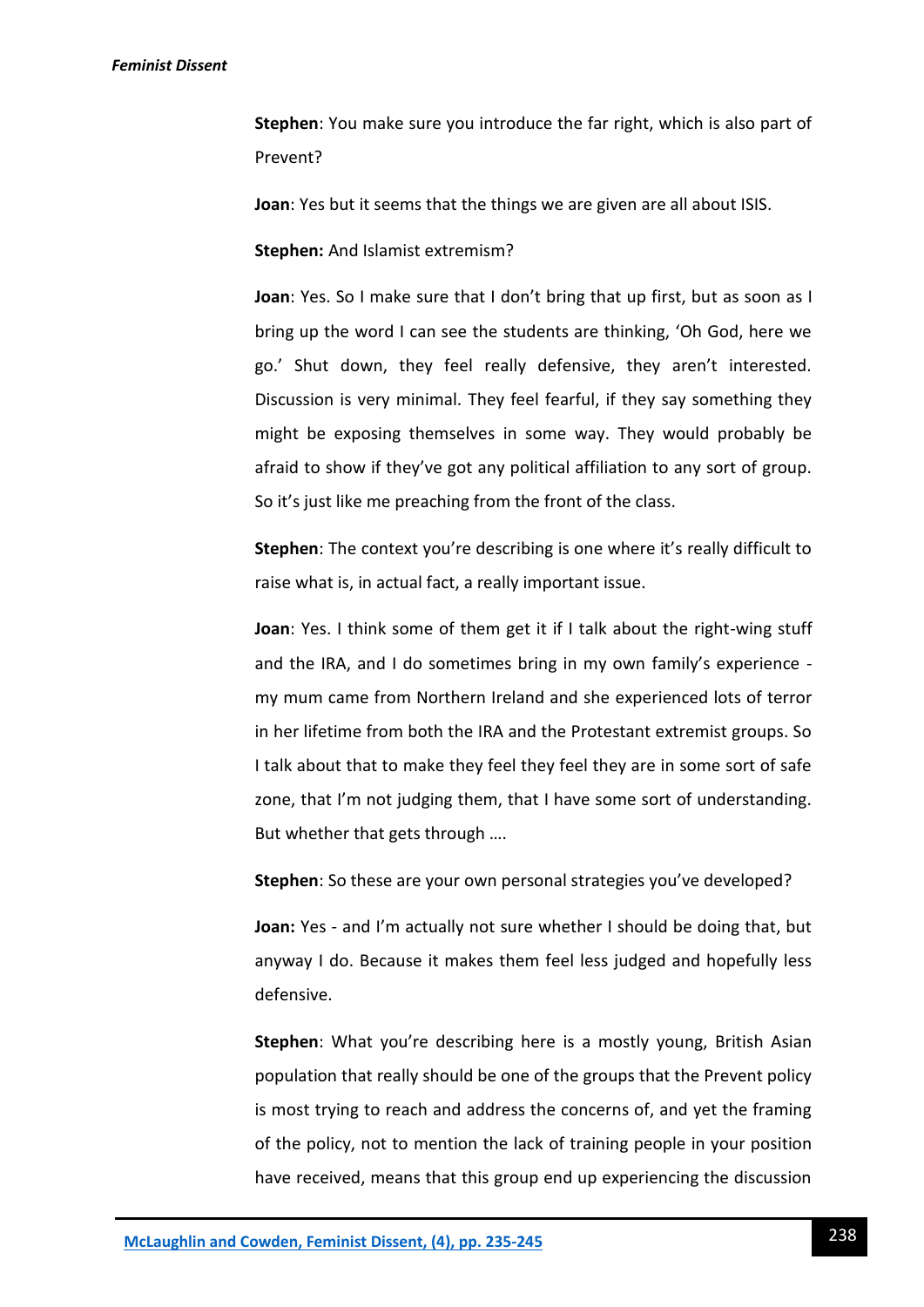*Feminist Dissent*

of that as something that is judging them – they are feeling defensive, judged, they are nervous about talking in class, because they fear that anything they say might be used against them. That suggests to me that this is basically a really bad way of getting through to them – that's what coming through from what you've said. It's also worth noting that the way that you've been able to overcome some of those problems and try to forge a connection is a strategy that you have developed entirely yourself, and which didn't come any of the formal training you were offered.

**Joan**: I feel it's just a tick box. Have we talked about Prevent? *Tick.* Have we talk about 'British Values'? *Tick.* Regardless of the impact it has on the students. And I don't feel comfortable as a teacher discussing things like that, because I don't feel I've had enough training.

**Stephen**: Talking about the 'British Values' material, you mention that this is part of your Ofsted inspection as it would be for all Further Education colleges. How do you feel about the term 'British Values' and how do your students respond to this?

**Joan**: Well, initially, I didn't like the words 'British Values'. I used to talk about 'Human Values' when I delivered it, but then we were told by our managements that we have to use the term 'British Values'. We have had some interesting training for that and there was some recognition about how uncomfortable the staff were with that.

#### **Stephen:** What was that about?

**Joan**: Teaching staff were saying we felt uncomfortable because it's not just 'British Values'- we felt it was much better to talk about 'human values'. So what was agreed was that we would focus these sessions on 'what sort of values do you think you need to have in order to go forward and be successful in British society' – which I thought was a much better way of delivering it. So I thought, this was much better, and I got the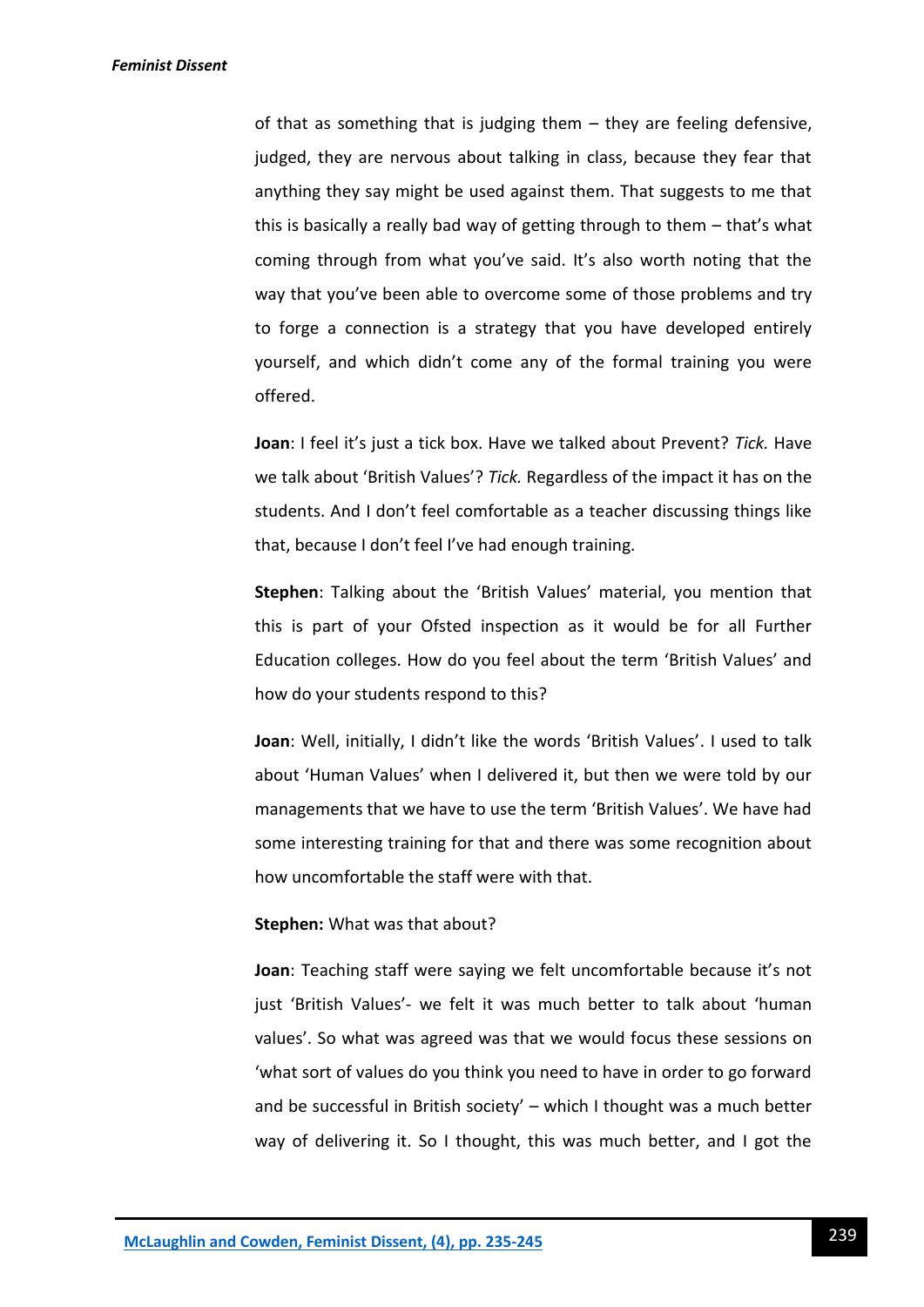students to do some poster work and we talked about democracy, law, tolerance, and things like that.

**Stephen**: And how did the students feel about that?

**Joan**: Better. Better, because they could relate to what was being said rather than this generic term 'British Values'. It's about what values did they need to have to succeed.

**Stephen**: And when you reframed it like that, students could relate to it?

**Joan**: Yes, because we talked about what kind of things could you do which is a democratic activity in college. So, for example, we had an opportunity to vote in the student election. So they could actually relate to what these values were. We talked about Anti-bullying, things like that, respecting class boundaries. So they could relate to it a bit more. We related it to employability, going forward in the society  $-$  stuff like that.

**Stephen**: So the way you adapted this, was this just something you did yourself?

**Joan**: No, it was from the training – we had a staff training. Every week we have a training – different topics, different guest speakers. It was from that.

**Stephen**: So there was some training you had that was useful?

**Joan**: Yes, definitely.

Stephen: So you've talked about how you've tried to address students' defensiveness regarding this question of 'Prevent', and how you developed your own strategies, still noting that the students showed a lot of defensiveness. You also have described a situation where, following the Manchester Arena bombing (22 May 2017), many of your Asian students came in and you described them as 'quite sheepish'.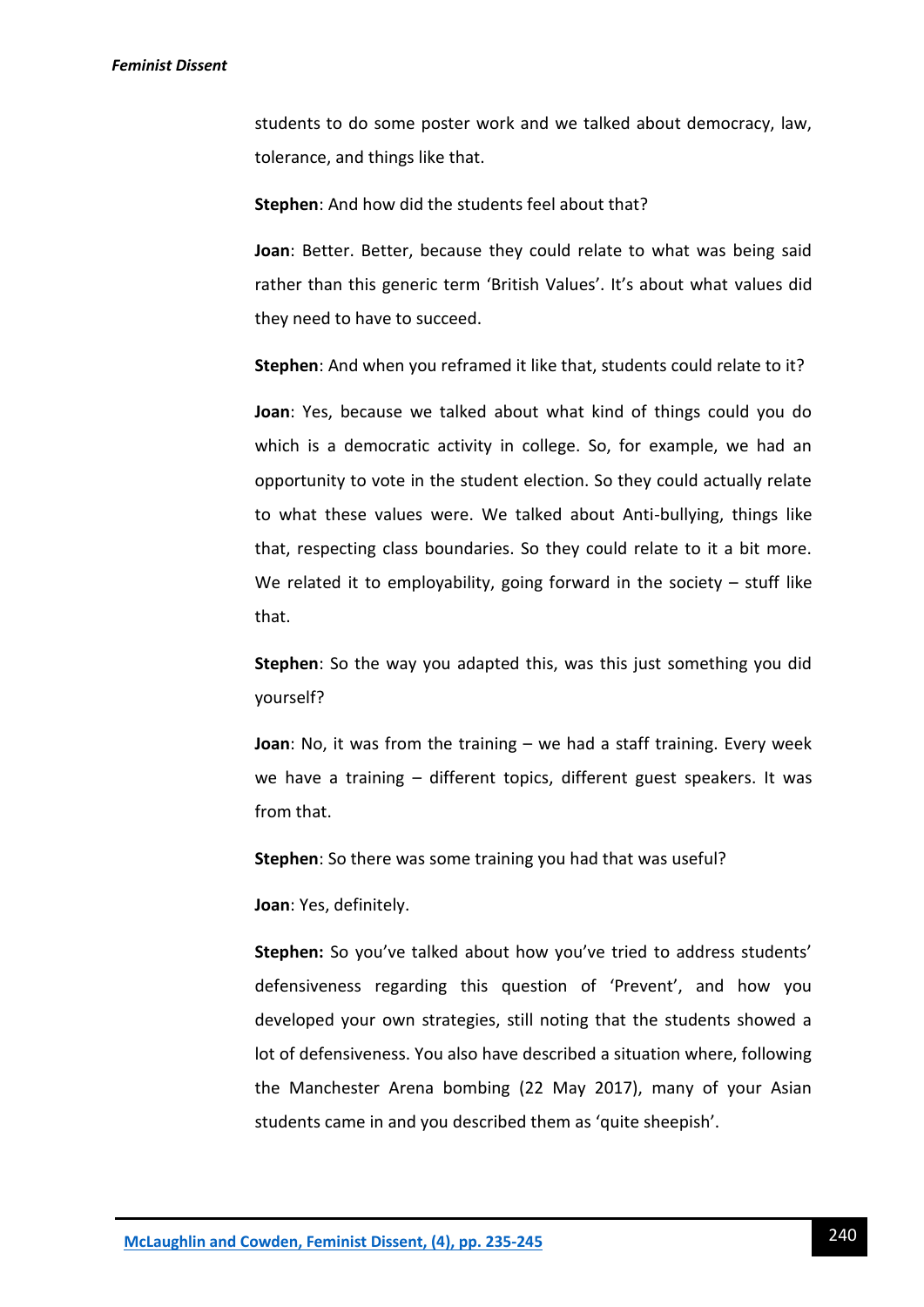**Joan**: Yes, following this event, the way it affected the students was that they thought they were being judged by any white member of the college. Their classmates, for example. They were afraid that they were being judged, and they would be called names, made a scapegoat of. They were quiet, and then it's difficult to talk about a current issue in class. They may have thought people were forming an opinion on 'their culture'.

**Stephen**: There's a desperate need to open up a space to talk about these issues in a situation like that, but what you are saying is how difficult that was to do.

**Joan**: Yes, especially when I would never have that kind of opinion. For somebody like me, for the students [to] think I would – I find that in itself really difficult.

**Stephen**: So there's a whole level of polarisation that you're just working with all the time.

**Joan**: Especially if you don't know your students, if it's early on. With the second years it's easier, we get to know each other.

**Stephen**: Have you found it any easier to generate discussion with these students who you've developed more of a relationship with? What kind of things would come out of discussions?

**Joan**: They would know I'm not judging them. They would be more open to talking about what's going in the news. They talk about how they've been called names in the town centre, how other people have judged them, how they feel terrible about what's going on. If they say how badly they're feeling, people smirk and laugh at them.

**Stephen**: The sense that they are, as Muslims, disgusted by the actions of ISIS, but that is a view that's very hard for them to express in the wider society.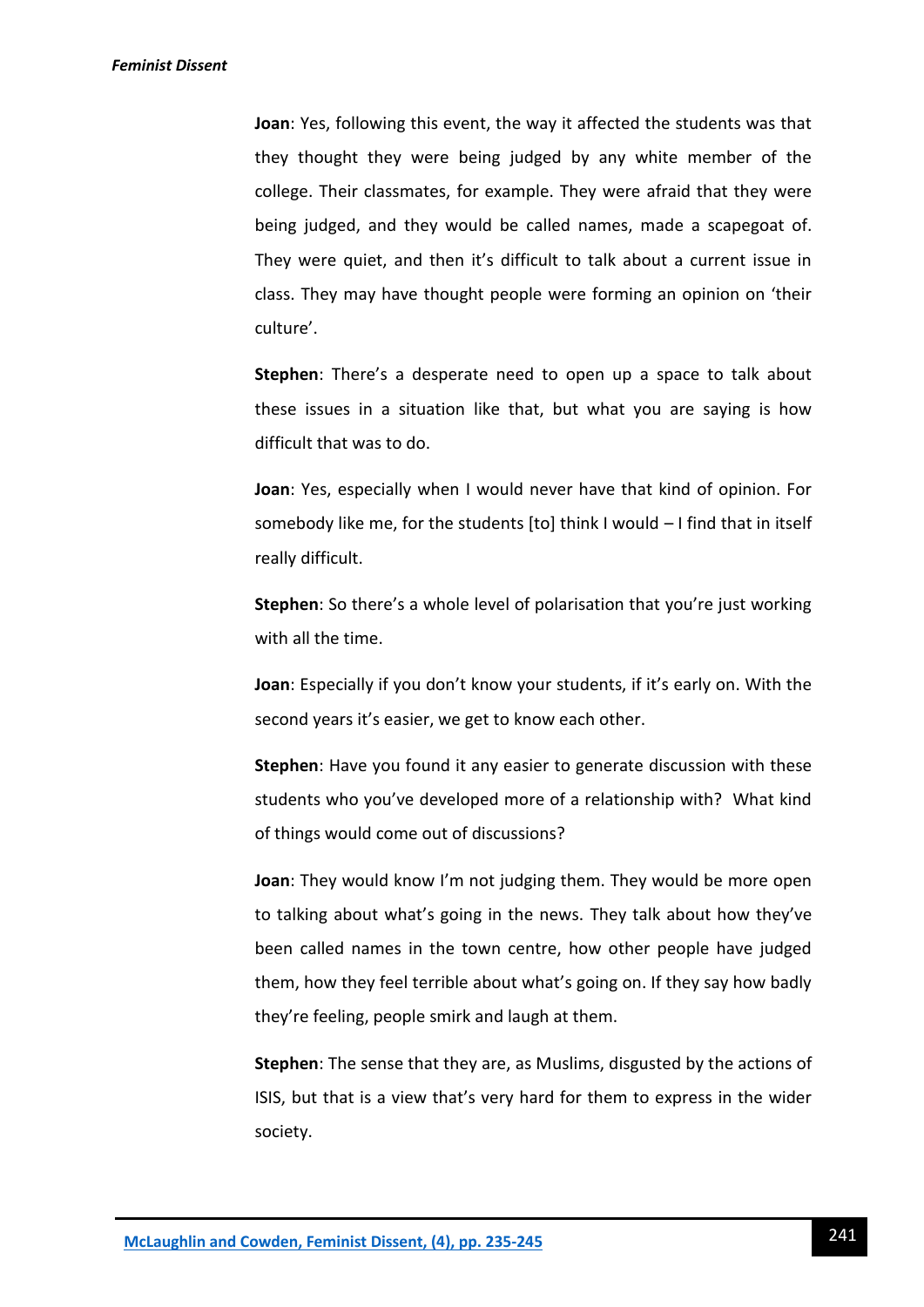**Joan**: Yes, unless they're in the trusting zone. In the first year, you're finding your way.

**Stephen**: Ok, you've given a sense of what it's like in a sort of multicultural, working class community where you work. Have there been any other things relevant to this discussion that have happened at your college?

**Joan**: One other thing that I would really like to mention was a talk we had from an outside speaker, Mike Haines. He was brought in as part of a Student Enrichment Programme where we have guest speakers that come in and talk about a variety of topics – like drink driving, mental health, bullying of 'emos' which resulted in a girl being murdered. Attendance is voluntary for these events, but I stressed to my students that it was important to go to. Mike Haines was the brother of David Haines who was murdered by ISIS in Syria. He was a humanitarian worker who went over to Syria, ironically enough. So I presented this to the class. I explained what it was about. It was presented to me as part of the Prevent strategy. As soon as I said the words Prevent I had 'Oh God, do we have this again, why do we have to go, we hate this stuff, people are looking at us, why do we have to go.' I said, listen, let's just go and see what it's about. It looks really interesting and it might be a different slant on what we're usually talking about. And when we went, the fellow delivered his story in such a powerful way, they just completely embraced what Prevent was about. It was like, 'God, if we'd had this in the beginning, it might have been a lot easier.'

**Stephen**: So tell me, what did Mike Haines do that had such a profound impact?

**Joan**: I think, the fact that he talked about terrorism not from just one culture's point of view. He gave a complete overriding picture of what terror was, how it affects people from all cultures. He picked people out from the audience, asked them where they came from and how they felt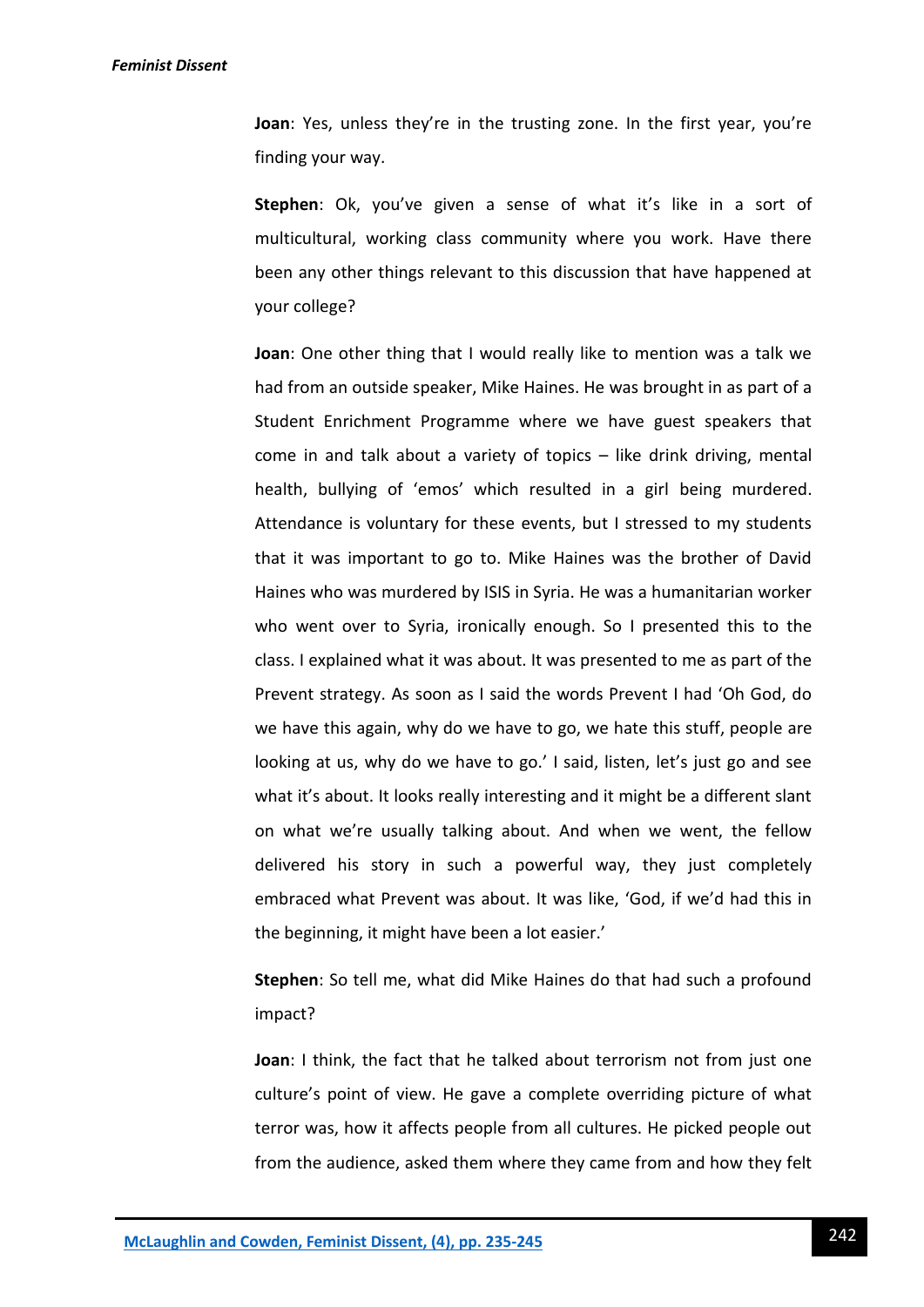their culture was represented and how they felt about it. He wasn't just talking to one group; he was talking to the whole college audience. And I think, the fact that he talked about how he doesn't see ISIS as part of the student's Muslim culture. It's a separate thing, completely separate, and he made it so separate. He presented information about how he made great friends with Imams, and he just came across as someone with a really wide knowledge of the world.

**Stephen**: So Mike was not in Syria with his brother, but he travelled over there subsequent to the killing of his brother by ISIS?

**Joan**: That's right. His focus now is doing work to stop hate between cultures. He talks about the way ISIS and any other terrorist group does not fit in to what religion is, even though they are using this as their platform.

**Stephen**: And so it was through those kind of strategies, that kind of direct personal experience of the issues, that he was able to get through to the students and overcome their defensiveness?

**Joan**: You could almost hear a collective sigh of relief that they weren't being judged by this man who had had his brother killed by a Muslim group. So they could see that they weren't being judged, that he had no hatred. It was all about coming together as one to stop this. And kind of explaining the culture of creating fear and hatred between groups and how that needs to be stopped, and that's what Prevent is about.

#### **Stephen**: So his work was part of Prevent?

**Joan**: It was about how do we stop this, it wasn't just report, report, report and be like a big brother eye on everybody; it was more about restorative work. Get people understanding why terror groups want to polarise people and create hate.

**Stephen**: And those were the words he used?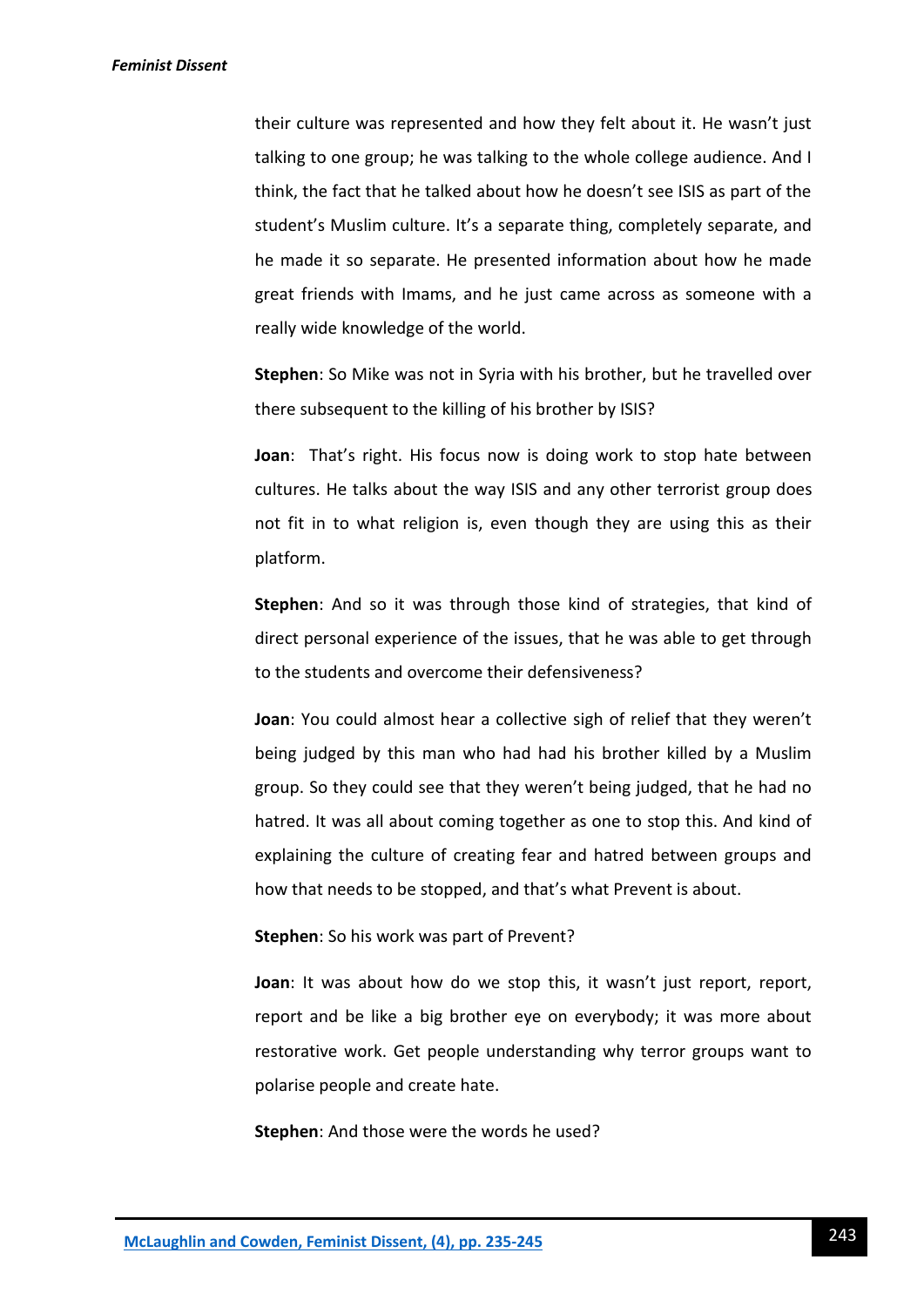**Joan**: Yes. There was one moment where somebody asked him why he didn't hate the people who killed his brother. He said, 'If I hate them, they've won. And it's not about that  $-$  it's about understanding each other and building bridges.'

**Stephen**: So, in the sense, what you've described are very different experiences which have taken place under the auspices of Prevent. On the one hand, you thought the training you received from the local police was very inadequate and really not helpful to the kind of work you're doing.

**Joan**: More scaremongering.

**Stephen**: Then you described a really positive work by Mike Haines, also undertaken under the auspices of Prevent, where some really effective work was being done, and where this was linked into creating a really powerful anti-hate message.

**Joan**: Students were crying. They were really touched and emotional about it. One of my students wanted to email him to talk about the impact he'd had on her. The feedback he gets across communities is really positive.

### **References:**

More information about the Mike Haines work can be found at <https://mikehaines.globalactsofunity.com/>

#### **To cite this article:**

McLaughlin, J. and Cowden, S. (2019) Prevent in a Northern Town: Joan McLaughlin interviewed by Stephen Cowden. *Feminist Dissent, 4*, pp 235- 245. Retrieved from:<https://doi.org/10.31273/fd.n4.2019.322>